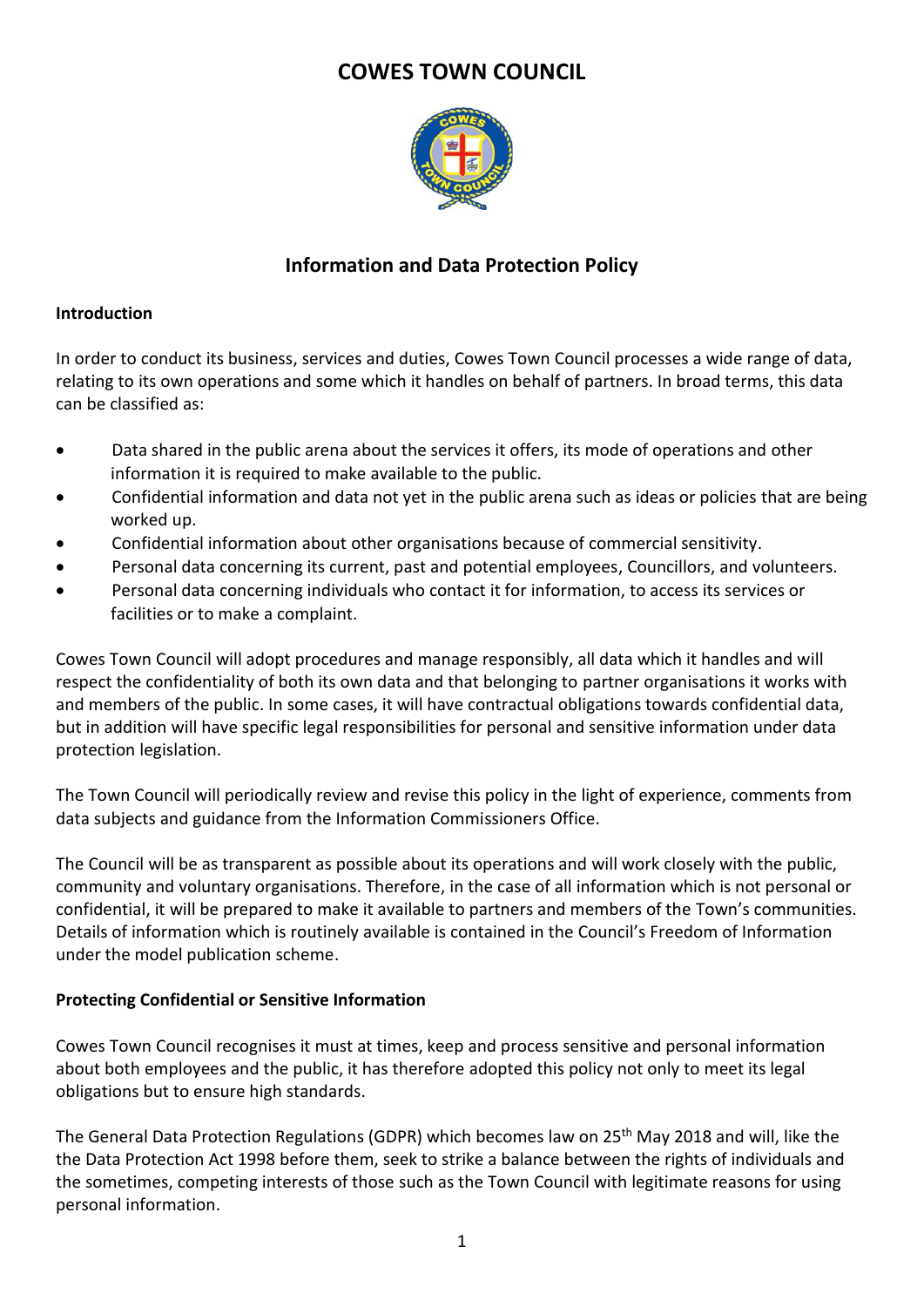## **The policy is based on the premise that Personal Data must be:**

- Processed fairly, lawfully and in a transparent manner in relation to the data subject.
- Collected for specified, explicit and legitimate purposes and not further processed in a manner that is incompatible with those purposes.
- Adequate, relevant and limited to what is necessary in relation to the purposes for which they are processed.
- Accurate and, where necessary, kept up to date.
- Kept in a form that permits identification of data subjects for no longer than is necessary for the purposes for which the personal data are processed.
- Processed in a manner that ensures appropriate security of the personal data including protection against unauthorised or unlawful processing and against accidental loss, destruction or damage, using appropriate technical or organisational measures.

## **Data Protection Terminology**

**Data subject** - means the person whose personal data is being processed.

That may be an employee, prospective employee, associate or prospective associate or someone transacting with it in some way, or an employee, Member or volunteer with one of our clients, or persons transacting or contracting with one of our clients when we process data for them.

**Personal data** - means any information relating to a natural person or data subject that can be used directly or indirectly to identify the person.

It can be anything from a name, a photo, and an address, date of birth, an email address, bank details, and posts on social networking sites or a computer IP address.

**Sensitive personal data** - includes information about racial or ethnic origin, political opinions, and religious or other beliefs, trade union membership, medical information, sexual orientation, genetic and biometric data or information related to offences or alleged offences where it is used to uniquely identify an individual.

**Data controller** - means a person who (either alone or jointly or in common with other persons) (eg Town Council, employer, council) determines the purposes for which and the manner in which any personal data is to be processed.

**Data processor** - in relation to personal data, means any person (other than an employee of the data controller) who processes the data on behalf of the data controller.

**Processing information or data** - means obtaining, recording or holding the information or data or carrying out any operation or set of operations on the information or data, including:

- organising, adapting or altering it
- retrieving, consulting or using the information or data
- disclosing the information or data by transmission, dissemination or otherwise making it available
- aligning, combining, blocking, erasing or destroying the information or data, regardless of the technology used.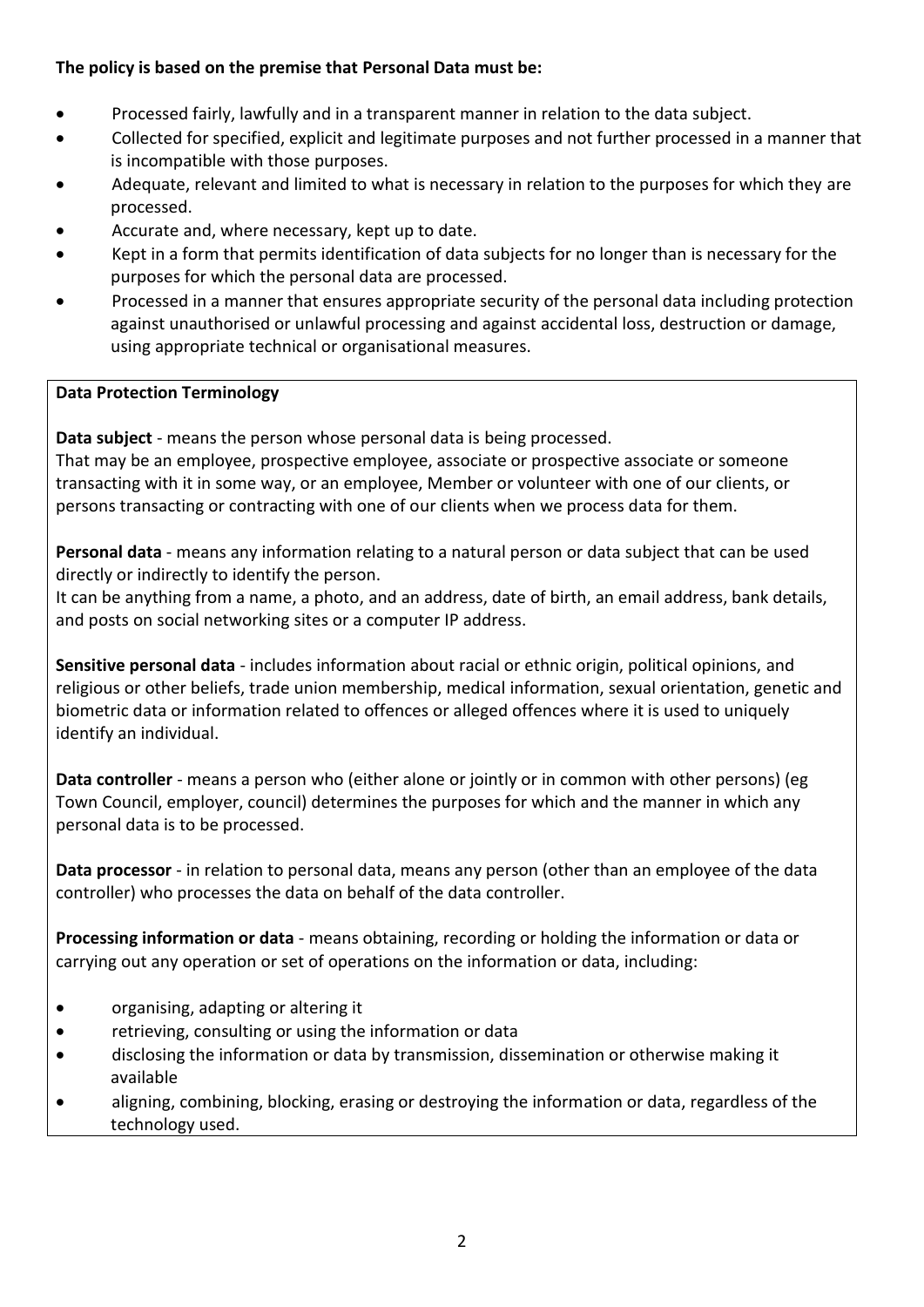Cowes Town Council processes **personal data** in order to:

- Fulfil its duties as an employer by complying with the terms of contracts of employment, safeguarding the employee and maintaining information required by law.
- Pursue the legitimate interests of its business and its duties as a public body, by fulfilling contractual terms with other organisations, and maintaining information required by law.
- Monitor its activities including the equality and diversity of its activities.
- Fulfil its duties in operating the business premises including security.
- Assist regulatory and law enforcement agencies.
- Process information including the recording and updating details about its Councillors, employees, partners and volunteers.
- Process information including the recording and updating details about individuals who contact it for information, or to access a service, or make a complaint.
- Undertake surveys, censuses and questionnaires to fulfil the objectives and purposes of the Council.
- Undertake research, audit and quality improvement work to fulfil its objects and purposes.
- Carry out Council administration.

Where appropriate and governed by necessary safeguards we will carry out the above processing jointly with other appropriate bodies from time to time.

## **The Council will ensure that at least one of the following conditions is met for personal information to be considered fairly processed:**

- The individual has consented to the processing.
- Processing is necessary for the performance of a contract or agreement with the individual.
- Processing is required under a legal obligation.
- Processing is necessary to protect the vital interests of the individual.
- Processing is necessary to carry out public functions.
- Processing is necessary in order to pursue the legitimate interests of the data controller or third parties.

Particular attention is paid to the processing of any **sensitive personal information** and the Town Council will ensure that at least one of the following conditions is met:

- Explicit consent of the individual.
- Required by law to process the data for employment purposes.
- A requirement in order to protect the vital interests of the individual or another person.

## **Who is responsible for protecting a person's personal data?**

The Town Council as a corporate body has ultimate responsibility for ensuring compliance with the Data Protection legislation. The Council has delegated this responsibility day to day to the Town Clerk.

- **Email: [townclerk@cowestowncouncil.org.uk](mailto:townclerk@cowestowncouncil.org.uk)**
- Phone: (01983) 209022
- Correspondence: The Town Clerk, Northwood House, Ward Avenue, Cowes, Isle of Wight PO31 8AZ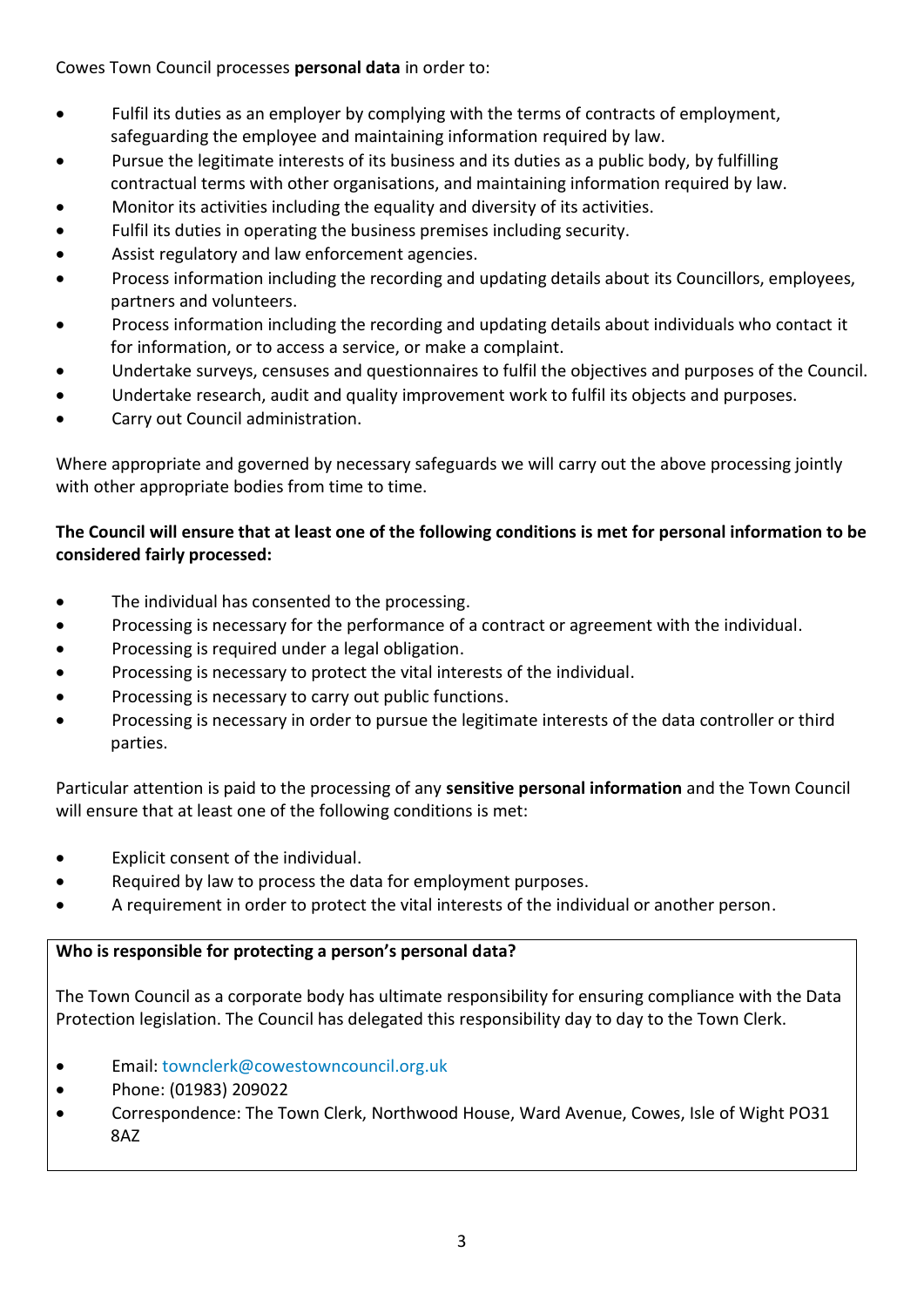#### **Diversity Monitoring**

Cowes Town Council monitors the diversity of its employees, and councillors, in order to ensure that there is no inappropriate or unlawful discrimination in the way it conducts its activities. It undertakes similar data handling in respect of prospective employees. This data will always be treated as confidential. It will only be accessed by authorised individuals within the Council and will not be disclosed to any other bodies or individuals. Diversity information will never be used as selection criteria and will not be made available to others involved in the recruitment process. Anonymised data derived from diversity monitoring will be used for monitoring purposes and may be published and passed to other bodies.

The Council will always give guidance on personnel data to employees, councillors, partners and volunteers through a Privacy Notice and ensure that individuals on whom personal information is kept are aware of their rights and have easy access to that information on request.

Appropriate technical and organisational measures will be taken against unauthorised or unlawful processing of personal data and against accidental loss or destruction of, or damage to, personal data.

Personal data shall not be transferred to a country or territory outside the European Economic Areas unless that country or territory ensures an adequate level of protection for the rights and freedoms of data subjects in relation to the processing of personal data.

#### **Information provided to us**

The information provided (personal information such as name, address, email address, phone number) will be processed and stored so that it is possible for us to contact, respond to or conduct the transaction requested by the individual. By transacting with Cowes Town Council, individuals are deemed to be giving consent for their personal data provided to be used and transferred in accordance with this policy, however where ever possible specific written consent will be sought. It is the responsibility of those individuals to ensure that the Town Council is able to keep their personal data accurate and up-to-date. The personal information will be not shared or provided to any other third party or be used for any purpose other than that for which it was provided.

#### **The Councils Right to Process Information**

General Data Protection Regulations (and Data Protection Act) Article 6 (1) (a) (b) and (e) Processing is with consent of the data subject, or Processing is necessary for compliance with a legal obligation. Processing is necessary for the legitimate interests of the Council.

#### **Information Security**

The Town Council cares to ensure the security of personal data. We make sure that your information is protected from unauthorised access, loss, manipulation, falsification, destruction or unauthorised disclosure. This is done through appropriate technical measures and appropriate policies.

We will only keep your data for the purpose it was collected for and only for as long as is necessary, after which it will be deleted.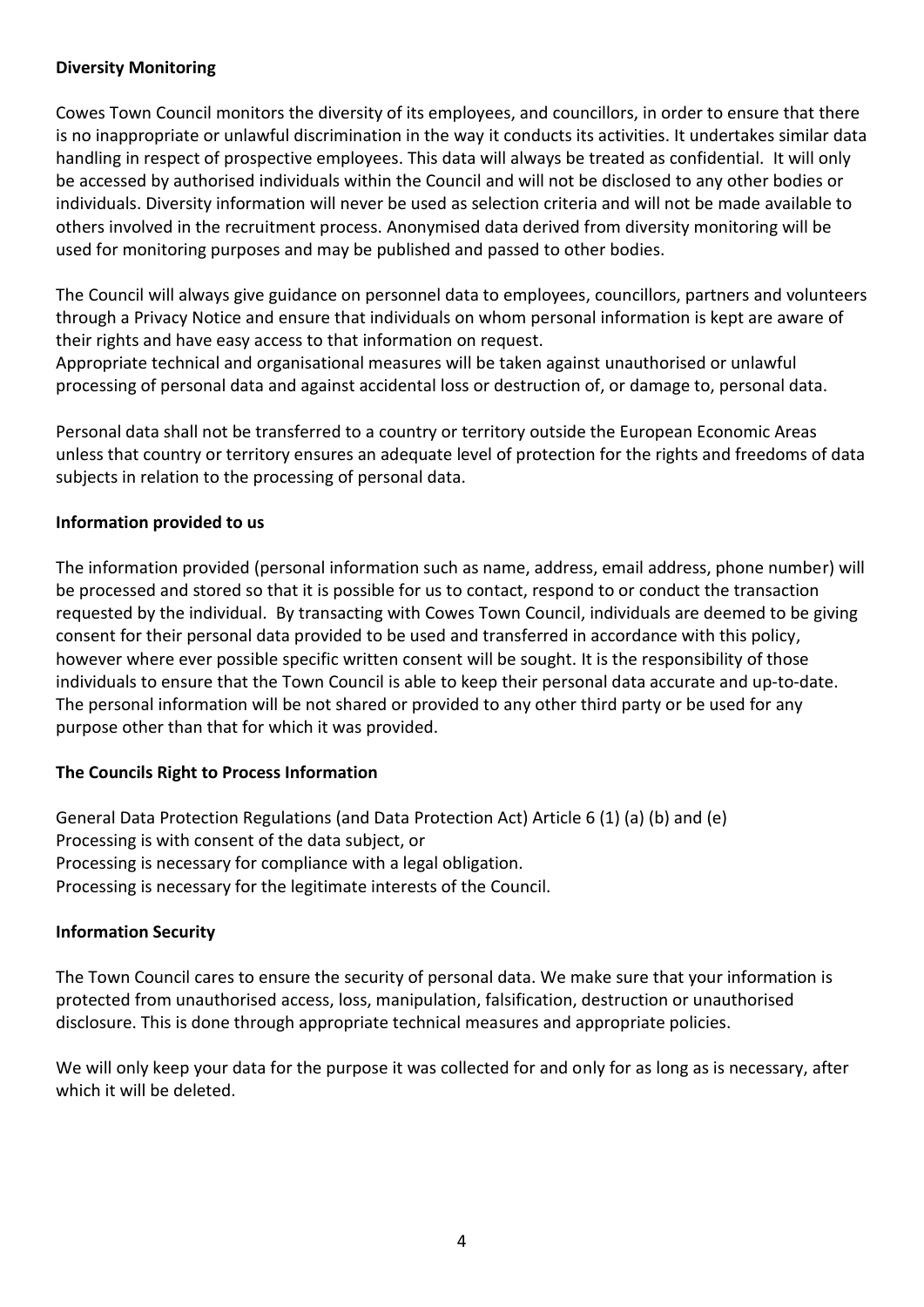#### **Children**

We will not process any data relating to a child (under 13) without the express parental/ guardian consent of the child concerned.

## **Rights of a Data Subject**

**Access to Information:** an individual has the right to request access to the information we have on them. They can do this by contacting our Town Clerk.

**Information Correction:** If they believe that the information we have about them is incorrect, they may contact us so that we can update it and keep their data accurate. Please contact the Town Clerk.

**Information Deletion:** If the individual wishes the Town Council to delete the information about them, they can do so by contacting the Town Clerk.

**Right to Object:** If an individual believes their data is not being processed for the purpose it has been collected for, they may object by contacting the Town Clerk.

The Town Council does not use automated decision making or profiling of individual personal data.

**Complaints:** If an individual has a complaint regarding the way their personal data has been processed, they may make a complaint to the Town Clerk, or the Information Commissioners Office **[casework@ico.org.uk](mailto:casework@ico.org.uk)** Tel: 0303 123 1113.

The Council will always give guidance on personnel data to employees through their Contract of Employment.

The Council will ensure that individuals on whom personal information is kept are aware of their rights and have easy access to that information on request.

#### **Making Information Available**

The Freedom of Information under the model publication scheme is a means by which the Council can make a significant amount of information available routinely, without waiting for someone to specifically request it. The scheme is intended to encourage local people to take an interest in the work of the Council and its role within the community.

In accordance with the provisions of the Freedom of Information Act 2000, this Scheme specifies the classes of information which the Council publishes or intends to publish.

All formal meetings of Council and its committees are subject to statutory notice being given on notice boards, the website and sent to the local media. The Council publishes an annual programme in May each year. All formal meetings are open to the public and press and reports to those meetings and relevant background papers are available for the public to see. The Council welcomes public participation and has a public participation session on each Council meeting. Details can be seen in the Council's Standing Orders, which are available on its website or at its offices.

Occasionally, Council or committees may need to consider matters in private. Examples of this are matters involving personal details of staff, or a particular member of the public, or where details of commercial/contractual sensitivity are to be discussed. This will only happen after a formal resolution has